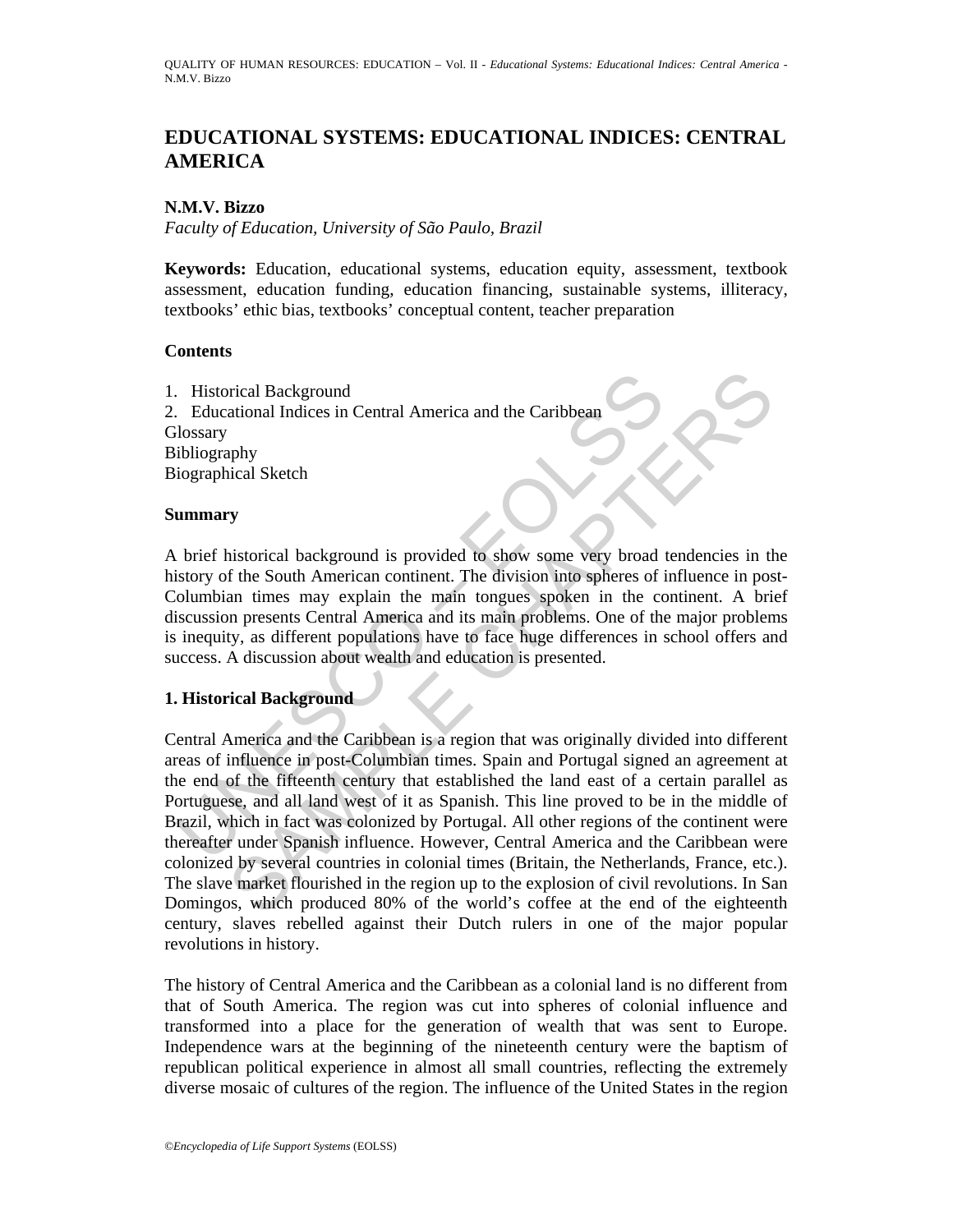has been clear since the war against Spain at the end of the nineteenth century. The beginning of the twentieth century saw another international dispute in the region, as the United States, France, and Britain worked together on a link between the Atlantic and Pacific oceans

In the second half of the twentieth century, during the post-WW II period, the region experienced major economic expansion with increased production capacities allied with increased exporting potential, particularly in the primary sector. Between 1945 and 1980 the gross national product (GNP) more than doubled in the area, as did the population. Societies underwent a process of diversification that created an even more complex stratification and distribution of wealth. Concentration of property, land, and economic power accompanied a process of expansion of urban areas, which concentrated segments of the middle classes with political influence alongside huge numbers of poor people with little hope. These processes were seldom products of democratically elected governments, as many dictatorships were supported by and contributed to leading economic groups and political lobbies.

oncentrated segments of the middle classes with political influence<br>umbers of poor people with little hope. These processes were sele<br>mocratically elected governments, as many dictatorships were sub-<br>motributed to leading ated segments of the middle classes with political influence alongside hugs<br>of poor people with little hope. These processes were seldom products to<br>ically elected governments, as many dicataroships were supported by an<br>ed The Cuban revolution, in 1959, brought an unexpected ingredient to the geopolitical balance of the region, especially in the context of the Cold War. The Cuban context represented a clear shift in the history of the continent, showing tendencies not found in other places, especially in education and heath care. All that is said in this article about events after 1959 excludes Cuba, for in many respects it was unique after that year. Moreover, the Cuban revolution represented a difference in the way the region was regarded. Before Cuba became a well-known island, the countries comprising Central America were not well defined and the Caribbean was not always clearly included in many classifications and world divisions (in this article, Mexico is regarded as part of Central America, as well as the Caribbean; the word "continent" in this context, does not exclude the Caribbean).

In social terms, the last thirty years of the twentieth century in Central America and the Caribbean showed clear fluctuations. The 1970s saw a tendency of improving social indices, which unfortunately was reversed in the 1980s. The 1990s saw another reversion, which brought new hopes, although modest, of again improving social indices. It is important to take into account this broad picture when analyzing educational data in general. For instance, it is common to find enthusiastic reports about improvements in the educational background of populations in the 1990s, but what is generally omitted is that the previous decade experienced a severe deterioration on all social, and economic, indices. What should be kept in mind is that in the 1990s the main target was to recover what had already been achieved twenty years before, an objective not always reached. Not surprisingly, the 1980s are called "the lost decade"; these are ten years that many people do not like to remember.

During the 1970s, all Latin American countries had a modest albeit significant reduction in the proportion of people below the poverty line. Population growth in the same period brought a not so clear picture, as the increase of absolute numbers may have shadowed the reduction in relative numbers. In the 1980s, however, this tendency showed a different perspective, and the relative numbers of people below the poverty line increased dramatically, reversing all the progress achieved in previous years. Data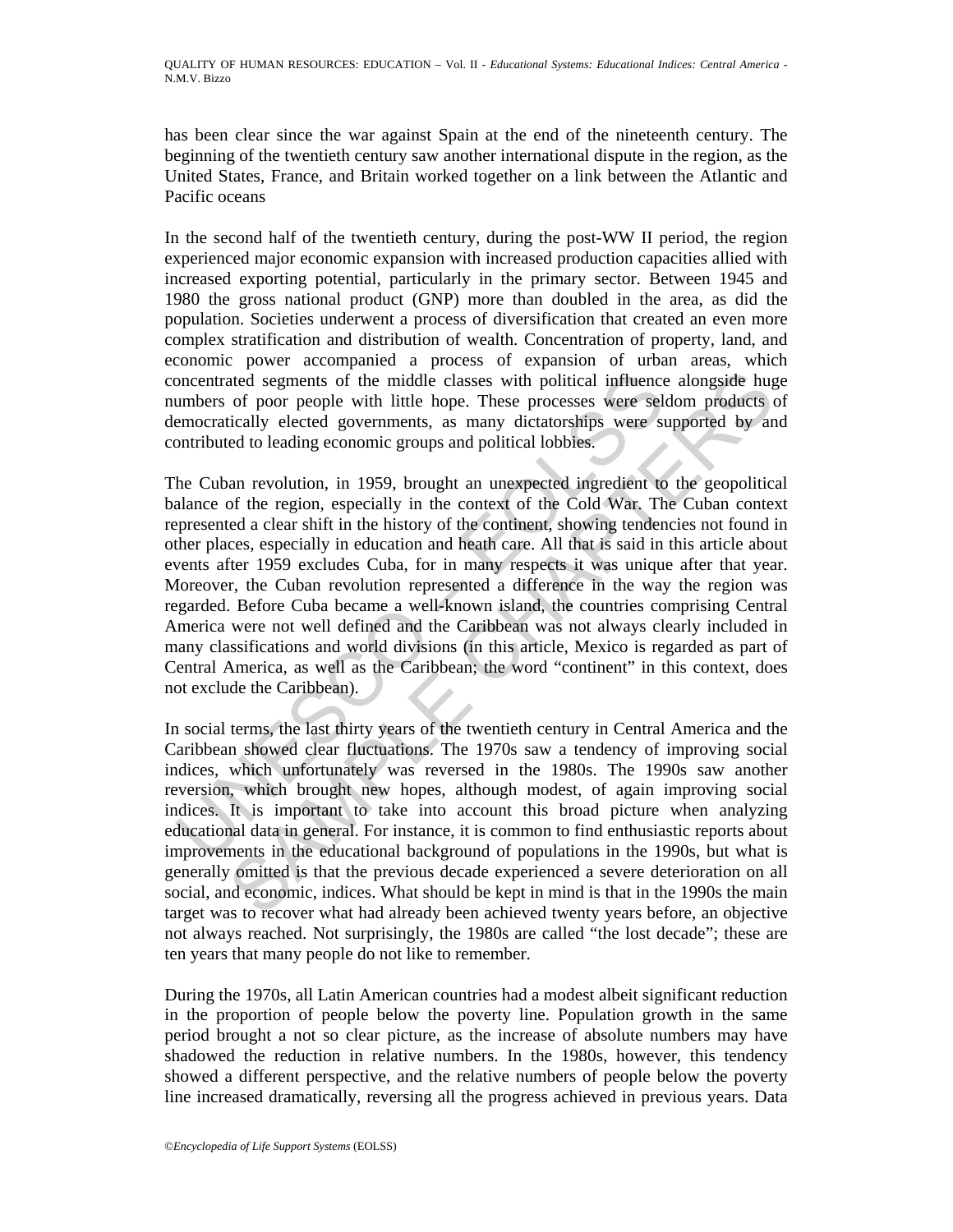from the Economic Commission for Latin America and the Caribbean (ECLAC, or CEPAL) indicate that the number of poor people in Latin America increased in both relative and absolute terms: in 1980 they were 41% of the population (136 million); in 1986, 43% (170 million); and in 1989, 44% (183.2 million). In other words, in less than 10 years more than 40 million people were added to the group of those who could not have access to the most basic public services, such as education and health, and a livelihood. Recent data show that this tendency has not changed and prospects for the near future are not optimistic in this regard.

blowing decade. In fact, the mean public expenditure on educatio atin America in 1980 was US\$164, but by 1989 it had dropped to ab 980s continued a tendency that prevailed throughout Latin America-<br>966s. There was a relati reade. In fact, the mean public expenditure on education per person for difference in 1980 was US\$164, but by 1989 it had dropped to about US\$118. The monimum d a tendency that prevailed throughout Latin America from the m In the 1980s, public expenditure on education in Latin America dropped on average 25%, with serious consequences for the schooling of populations, especially the poorest. It is still possible to observe the effects of that reduction, which was reversed in the following decade. In fact, the mean public expenditure on education per person for Latin America in 1980 was US\$164, but by 1989 it had dropped to about US\$118. The 1980s continued a tendency that prevailed throughout Latin America from the mid 1960s. There was a relative decrease in public expenditure at the primary level while there was an increase of public expenditure at the university level. In some sense, this means that those who earn more received more educational services from the state, a perverse situation that reinforced social inequity. In the 1990s, educational indices improved despite the fact that quality has been earmarked as a new border to be extended. International economic groups and companies targeted local markets, and as a result competitive standards have been elected as new achievements for the future. As a rule, there are signs of efforts to improve access to education, as well as efforts to further improve efficiency and quality. National assessment systems, educational attainment targets, and teacher training programs have been set up in several countries, reflecting recommendations of international funding agencies, such as the World Bank. In the past, these organizations have frequently provided funds for investment in higher education, but in the 1990s there was a sudden change, focusing on basic education and establishing elementary teachers' pre-service and in-service.

TO ACCESS ALL THE **7 PAGES** OF THIS CHAPTER, Visit: http://www.eolss.net/Eolss-sampleAllChapter.aspx

#### **Bibliography**

- - -

Reynolds D., et al. (1994). *Advances in School Effectiveness Research and Practice*, 253 pp. Oxford: Pergamon. [A reference book on the effect of extending the time students stay at school.]

Téllez M. (1998). El declive de la educación como cuestión pública: una expresión de la lógica cultural del fin de siglo en América Latina. *V Solar, Congresso da Sociedade Latino-Americana de Estudos Sobre América Latina e Caribe, Vol. 2* (ed. A.M. Catani), pp. 441–446. [A stimulating contribution analyzing the decrease of public interest in public education in the continent.]